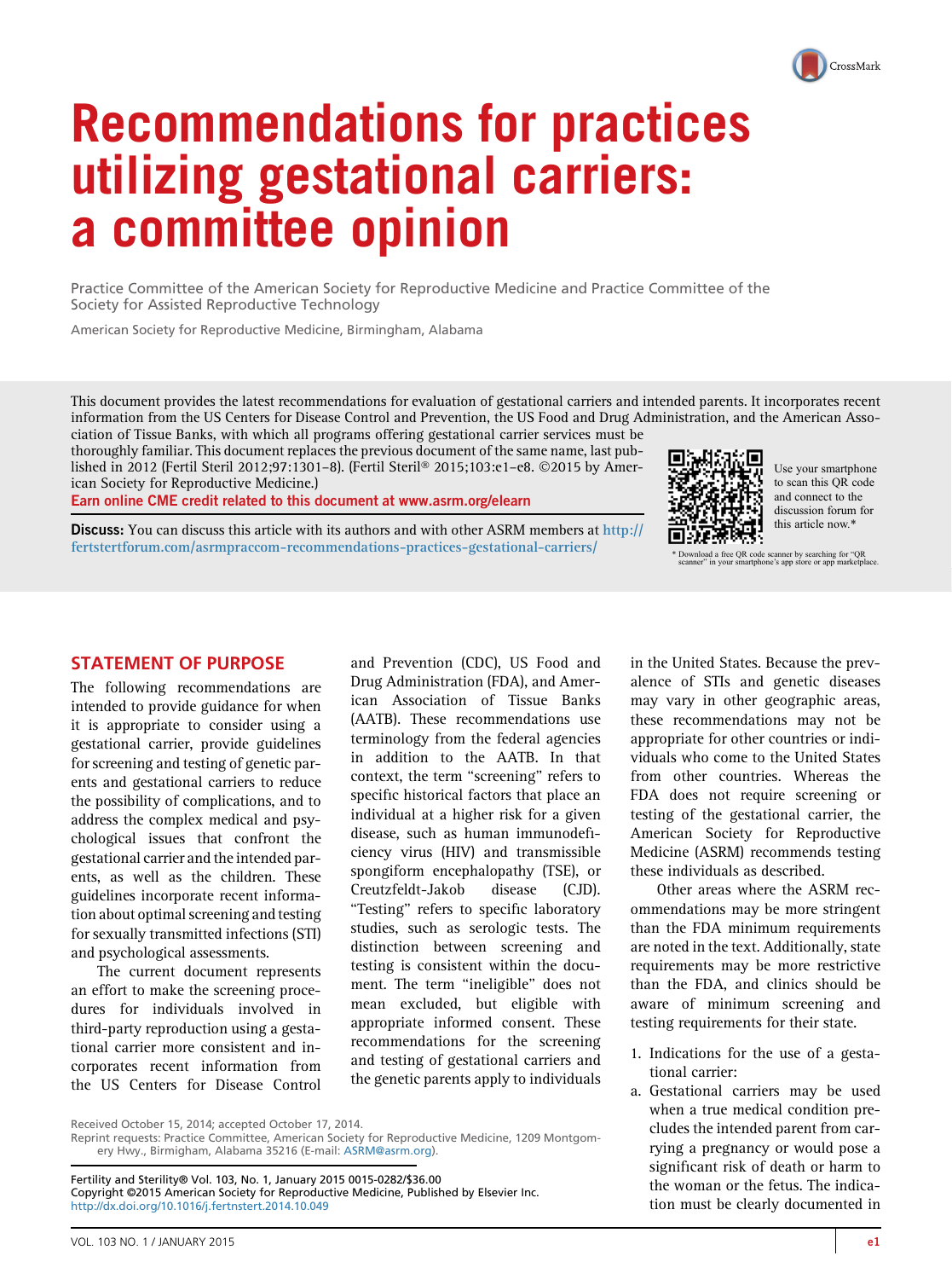the patient's medical record. Examples of such medical indications would include:

- i. Absence of uterus (congenital or acquired)
- ii. Significant uterine anomaly (e.g., irreparable Asherman syndrome; unicornuate uterus associated with recurrent pregnancy loss)
- iii. Absolute medical contraindication to pregnancy (e.g., pulmonary hypertension)
- iv. Serious medical condition that could be exacerbated by pregnancy or cause significant risk to the fetus
- v. Biologic inability to conceive or bear a child, such as single male or homosexual male couple.
- b. Gestational carriers may be considered when an unidentified endometrial factor exists, such as for patients with multiple unexplained previous IVF failures despite transfer of good-quality embryos.
- c. No owner, operator, laboratory director, or employee of the practice may serve as a carrier or intended parent in that practice.
- 2. Intended parents:
- a. Psychosocial education

The decision to use a gestational carrier is complex, and patients and their partners (if applicable) may benefit from psychosocial education to aid in this decision. The physician should strongly recommend psychosocial education and counseling by a qualified mental health professional to all intended parents. The assessment should include a clinical interview and, where appropriate, psychological testing. Psychological test data should be handled in accordance with American Psychological Association Ethical Standards [\(1\)](#page-7-0). The clinician should refer patients in whom factors appear to warrant further evaluation to a qualified mental health professional. The potential impact of the relationship between the intended parent and carrier should be explored, as should any plans that may exist relating to disclosure and future contact (see section titled ''Psychosocial consultation for gestational carriers and intended parents,'' 4.a.).

- b. Screening and testing of genetic parents
	- i. Genetic parents should undergo appropriate genetic evaluation based on history, in accordance with ethnic background and current guidelines. Cystic fibrosis and spinal muscular atrophy (SMA) testing should be performed on all genetic parents.
	- ii. The genetic parents should undergo a complete medical evaluation including a thorough history and physical examination to ensure that they are healthy enough to proceed with procedures involving assisted reproduction technologies (ART).
	- iii. Genetic parents must be screened in the same manner as gamete donors  $(2-4)$ . Prospective genetic parents with any identified risk factors based on screening questionnaires are considered ineligible according to guidelines issued by the FDA. According to current FDA guidelines, embryos created by such individuals can still be transferred into a gestational carrier provided that the tissue is labeled to indicate any

associated increased risks and that physicians transferring the embryos are aware of the status of the results. Although the FDA does not require that the gestational carrier be informed of the results of the screening, ASRM recommends that embryos created using gametes from individuals considered ineligible should only be transferred to a gestational carrier who is adequately informed and counseled regarding the associated potential risks.

- iv. Before acceptance, and within 6 months of creating the embryos to be transferred, the genetic parents must undergo a complete physical examination (Society for Assisted Reproductive Technology [SART] physical examination forms, www.sart.org). When any of the following is present, the genetic parents are considered ineligible (see above).
	- 1. Physical evidence for risk of sexually transmitted disease, such as genital ulcerative lesions, herpes simplex, chancroid, and urethral discharge
	- 2. Physical evidence of risk for syphilis or evidence of syphilis
	- 3. Physical evidence of anal intercourse in the male partner, including perianal condylomata
	- 4. Physical evidence of nonmedical percutaneous drug use, such as needle tracks; the examination should include examination of tattoos, which might obscure needle tracks
	- 5. Physical evidence of recent tattooing, ear piercing, or body piercing (within the past 12 months) where sterile technique was not used
	- 6. Disseminated lymphadenopathy
	- 7. Unexplained oral thrush
	- 8. Blue or purple spots consistent with Kaposi sarcoma
	- 9. Unexplained jaundice, hepatomegaly, or icterus
	- 10. Large scab consistent with recent history of smallpox immunization
	- 11. Eczema vaccinatum, generalized vesicular rash, severely necrotic lesion (consistent with vaccinia necrosum), or corneal scarring (consistent with vaccinial keratitis)
- v. Laboratory testing
- There is no method that completely ensures that infectious agents will not be transmitted to the gestational carrier. However, the following guidelines, combined with an adequate medical history and specific exclusion of individuals at high risk for HIV and other STIs should significantly reduce these risks. The FDA requires that the following tests be performed within 30 days of oocyte retrieval and within 7 days of sperm collection, using methods approved specifically for purposes of determining donor eligibility, and that negative results be documented before use of the genetic parent's gametes. Tests using nucleic acid testing (NAT) technology to target sequences located in specific genes adequately and appropriately reduce the risk of transmission of these relevant communicable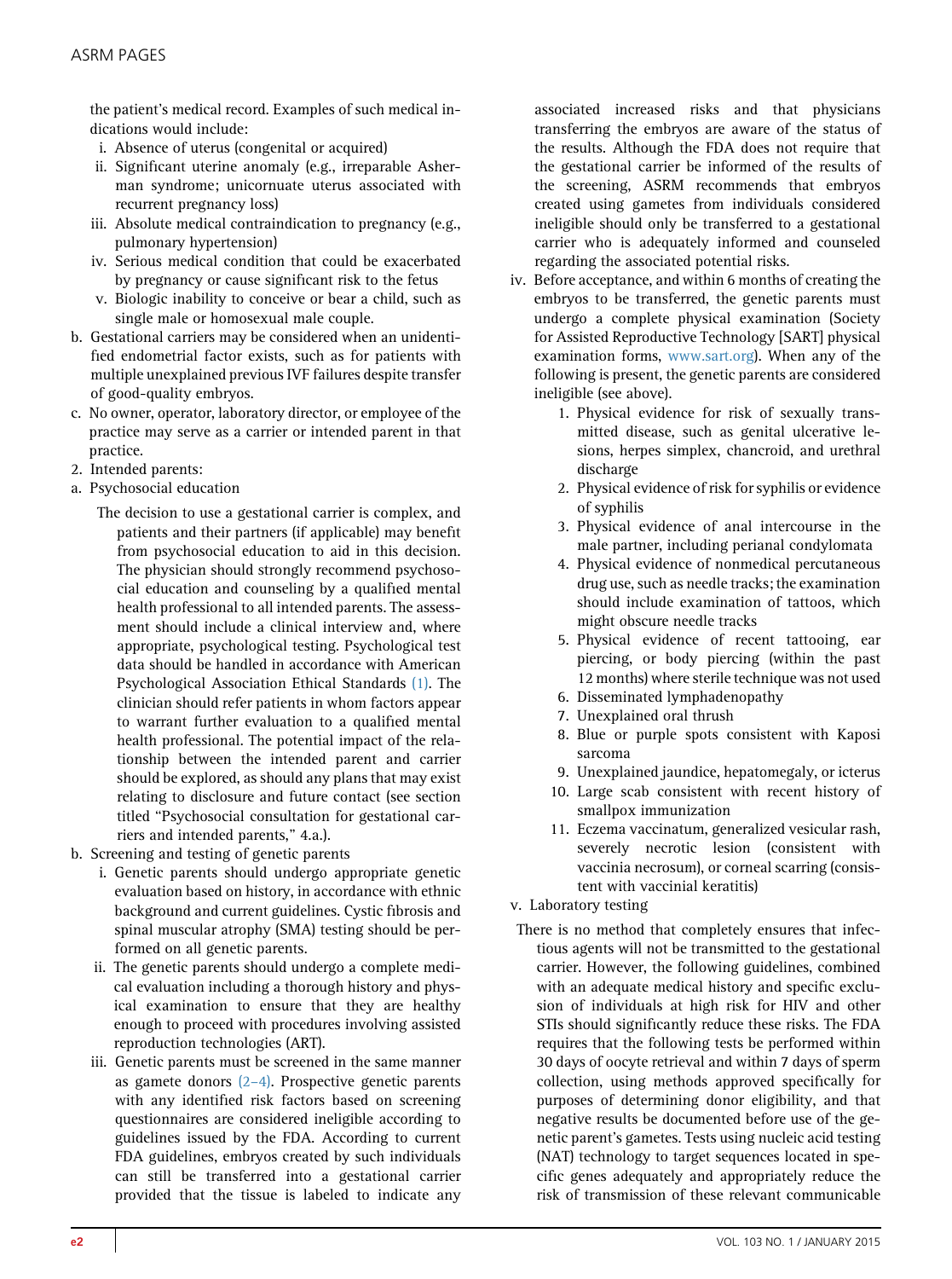agents. The list of test methods approved by the FDA for the purpose of donor screening is available at the following Web site, [http://www.fda.gov/Bio](http://www.fda.gov/BiologicsBloodVaccines/BloodBloodProducts/ApprovedProducts/LicensedProductsBLAs/BloodDonorScreening/InfectiousDisease/UCM080466) [logicsBloodVaccines/BloodBloodProducts/Approved](http://www.fda.gov/BiologicsBloodVaccines/BloodBloodProducts/ApprovedProducts/LicensedProductsBLAs/BloodDonorScreening/InfectiousDisease/UCM080466) [Products/LicensedProductsBLAs/BloodDonorScreen](http://www.fda.gov/BiologicsBloodVaccines/BloodBloodProducts/ApprovedProducts/LicensedProductsBLAs/BloodDonorScreening/InfectiousDisease/UCM080466) [ing/InfectiousDisease/UCM080466](http://www.fda.gov/BiologicsBloodVaccines/BloodBloodProducts/ApprovedProducts/LicensedProductsBLAs/BloodDonorScreening/InfectiousDisease/UCM080466)

- 1. HIV-1 antibody and NAT
- 2. HIV-2 antibody
- 3. HIV group O antibody. Establishments that do not use an FDA-licensed test for HIV group O antibodies must evaluate the genetic parents for risk associated with HIV group O infection with additional screening questions (see "risk factor questionnaire for donors,'' available at www.sart.org)
- 4. Hepatitis C antibody and NAT
- 5. Hepatitis B surface antigen
- 6. Hepatitis B core antibody (IgG and IgM)
- 7. Serologic test for syphilis
- 8. Additional testing for the female genetic parent must include:
	- a. Neisseria gonorrhoeae and Chlamydia trachomatis NAT on urine or a swab obtained from the cervix, urethral meatus, or vagina. Because there are no tests licensed, approved, or cleared by the FDA for screening donors for Neisseria gonorrhea and Chlamydia trachomatis, the laboratory must use an FDA licensed, -approved, or -cleared test labeled for the detection of these organisms in an asymptomatic, low-prevalence population
- 9. Additional testing for the male genetic parent must include:
	- a. Neisseria gonorrhoeae and Chlamydia trachomatis testing using a NAT on urine or a swab obtained from the urethral meatus using an FDA-licensed, -approved, or -cleared test labeled for the detection of these organisms in an asymptomatic, low-prevalence population b. HTLV-1 and HTLV-2
	-
	- c. Cytomegalovirus (CMV) (IgG and IgM)
- 10. ASRM recommends testing the genetic parents' blood type and Rh factor. If there is the potential for Rh incompatibility, couples should be informed about the obstetric significance of this condition.
- vi. Managing laboratory results
	- 1. A positive test should be confirmed before notifying the potential genetic parent. If a test is confirmed positive, the individual should be referred for appropriate counseling and management.
	- 2. Individuals with false-positive test results for syphilis using non-treponemal assays that are confirmed to be negative using a treponemalbased assay are considered eligible.
	- 3. Individuals with positive tests for syphilis, Neisseria gonorrhoeae, or Chlamydia trachomatis

should be treated, retested, and deferred from creating embryos for use in a gestational carrier for 12 months after documentation that treatment was successful before being reconsidered. If evidence is presented documenting successful treatment more than 12 months prior, no further deferral is needed as long as current testing does not indicate an active infection.

- 4. Men who test positive for active CMV infection (positive urine or throat culture or paired serum samples demonstrating a fourfold rise in IgG antibody and IgM antibody at least 30% of the IgG level) should be excluded until signs of active infection are no longer present. There are many strains of CMV, and superinfection in the gestational carrier is possible even if she is CMV IgG positive. The risk of CMV transmission and newborn CMV infection from an embryo transfer is extremely low, and such infants appear to have no significant illness or other abnormality.
- 5. Individuals who initially test positive for HIV-1 antibody and NAT, HIV-2 antibody, HIV group O antibody, hepatitis C antibody and NAT, hepatitis B surface antigen, hepatitis B core antibody (IgG and IgM), and HTLV-1 and HTLV-2 are considered ineligible. According to current FDA guidelines, embryos created by such individuals can still be transferred into a gestational carrier provided that the tissue is labeled to indicate any associated increased risks and that physicians transferring the embryos are aware of the status of the results. Although the FDA does not require that recipients be informed of the test results, in the opinion of the ASRM, recipients must be informed and counseled appropriately before such embryos can be transferred into a gestational carrier.
- vii. Quarantining of embryos
- All potential gestational carriers should be offered the option of cryopreserving and quarantining embryos derived from the genetic parents for 180 days, with release of embryos only after the genetic parents have been retested with confirmed negative results (see section on laboratory testing for intended parents, 2.v.1–9.). However, couples also should be informed that embryo cryopreservation may significantly reduce implantation rates. The gestational carrier should be counseled appropriately in the event of seroconversion of a genetic parent after cryopreservation of the embryos.
- viii. Record keeping
- The FDA requires that records pertaining to each genetic parent (screening and test results) be maintained for at least 10 years. However, in the opinion of the ASRM, a permanent record of each intended parent's initial screening, testing, and subsequent follow-up evaluations should be maintained. To the extent possible, the clinical outcome for each cycle should be recorded.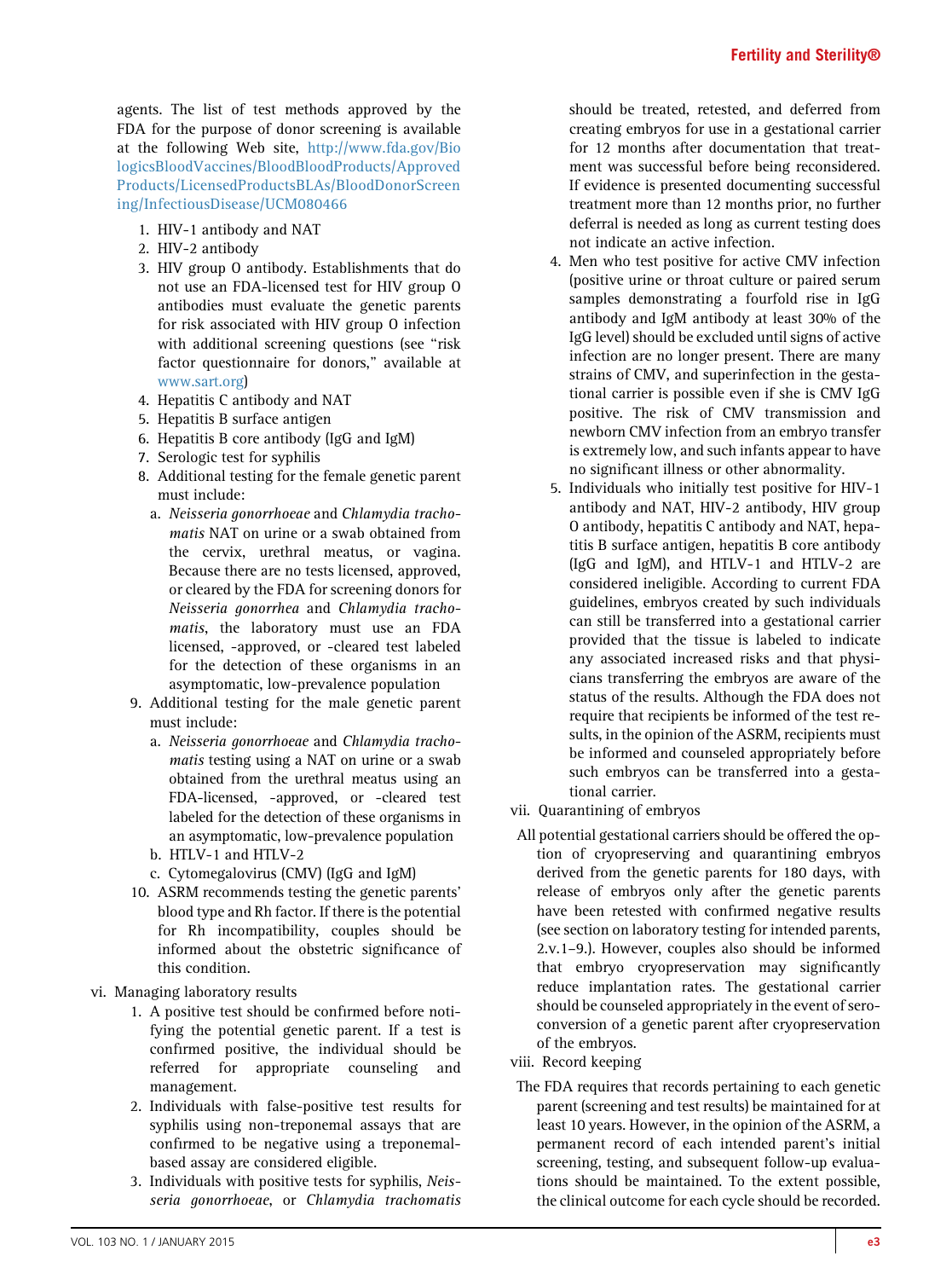A mechanism must exist to maintain such records as a future medical resource for any offspring produced.

- 1. Protection of confidentiality: Individuals participating in gestational carrier programs should be assured that their confidentiality and medical information will be protected insofar as federal and local statutes permit. Medical records detailing the eligibility of the intended parents should be maintained as stipulated by federal and local requirements.
- ix. Legal issues and informed consent
	- 1. The genetic parents should be counseled regarding the risks and adverse effects of ovarian stimulation and retrieval, with such counseling documented in the patients' permanent medical records.
	- 2. Intended parents must have ongoing legal counsel by an appropriately qualified legal practitioner who is experienced with third-party reproduction and licensed to practice in the relevant state or states, or in the event of an international arrangement, in addition to any relevant states, the intended parent(s)' home country.
- 3. Gestational carriers
- a. Selection and evaluation of gestational carriers:
	- i. Psychosocial evaluation and counseling by a qualified mental health professional is strongly recommended for all potential gestational carriers and their partners. The assessment should include a clinical interview and, where appropriate, psychological testing. Psychological test data should be handled in accordance with American Psychological Association Ethical Standards [\(1\).](#page-7-0) The clinician should refer patients in whom factors appear to warrant further evaluation to a qualified mental health professional. The potential impact of the relationship between the gestational carrier and intended parent should be explored, as well as any plans that may exist relating to disclosure and future contact (see section on laboratory testing for intended parents, 4.a.).
		- 1. The psychosocial evaluation and counseling should consider the impact of the pregnancy on family and community dynamics.
		- 2. Carriers must be of legal age, and preferably between the ages of 21 and 45 years. Certain situations may dictate the use of a carrier older than 45 years of age, but all parties involved must be informed about the potential risks of pregnancy with advancing maternal age.
		- 3. Ideally, the carrier should have had at least one, term, uncomplicated pregnancy before being considered as a gestational carrier for another couple.
		- 4. Ideally, the carrier should not have had more than a total of five previous deliveries or three deliveries via cesarean section.
		- 5. Ideally, the carrier should have a stable family environment with adequate support to help her cope with the added stress of pregnancy.
- b. Screening and testing of a gestational carrier
	- i. A complete personal and sexual history should be obtained to identify individuals who might be at high risk for HIV, STIs, or other infections that might be transmissible to the fetus. Although the FDA does not require screening or testing of gestational carriers for possible transmissible infectious diseases to the fetus, ASRM recommends testing of all gestational carriers and their partners within 30 days before embryo transfer to protect the health and interests of all parties involved (see www.sart.org for screening questionnaire).
	- ii. Before acceptance, the potential gestational carrier should undergo a complete medical evaluation by a qualified medical professional and be cleared for pregnancy before being considered.
	- iii. The carrier should not be used when any of the following findings are present:
		- 1. Physical evidence for risk of sexually transmitted disease, such as genital ulcerative lesions, herpes simplex, chancroid, and urethral discharge
		- 2. Physical evidence of risk for syphilis or evidence of syphilis
		- 3. Physical evidence of nonmedical percutaneous drug use, such as needle tracks; the examination should include examination of tattoos, which might obscure needle tracks
		- 4. Physical evidence of recent tattooing, ear piercing, or body piercing (within the past 12 months) where sterile technique was not used
		- 5. Disseminated lymphadenopathy
		- 6. Unexplained oral thrush
		- 7. Blue or purple spots consistent with Kaposi sarcoma
		- 8. Unexplained jaundice, hepatomegaly, or icterus
		- 9. Large scab consistent with recent history of smallpox immunization
		- 10. Eczema vaccinatum, generalized vesicular rash, severely necrotic lesion (consistent with vaccinia necrosum), or corneal scarring (consistent with vaccinial keratitis)
	- iv. Laboratory testing
	- There is no method to completely ensure that the carrier will not have infectious agents that could be transmitted to the fetus. However, the following guidelines, combined with an adequate medical history and specific exclusion of individuals at high risk for HIV and other STIs, should dramatically reduce these risks. The ASRM recommends the following tests be performed on the carrier and her partner and that negative results be documented before use of the gestational carrier.
		- 1. HIV-1 antibody as well as NAT
		- 2. HIV-2 antibody
		- 3. HIV group O antibody
		- 4. Hepatitis C antibody and NAT
		- 5. Hepatitis B surface antigen
		- 6. Hepatitis B core antibody (IgG and IgM)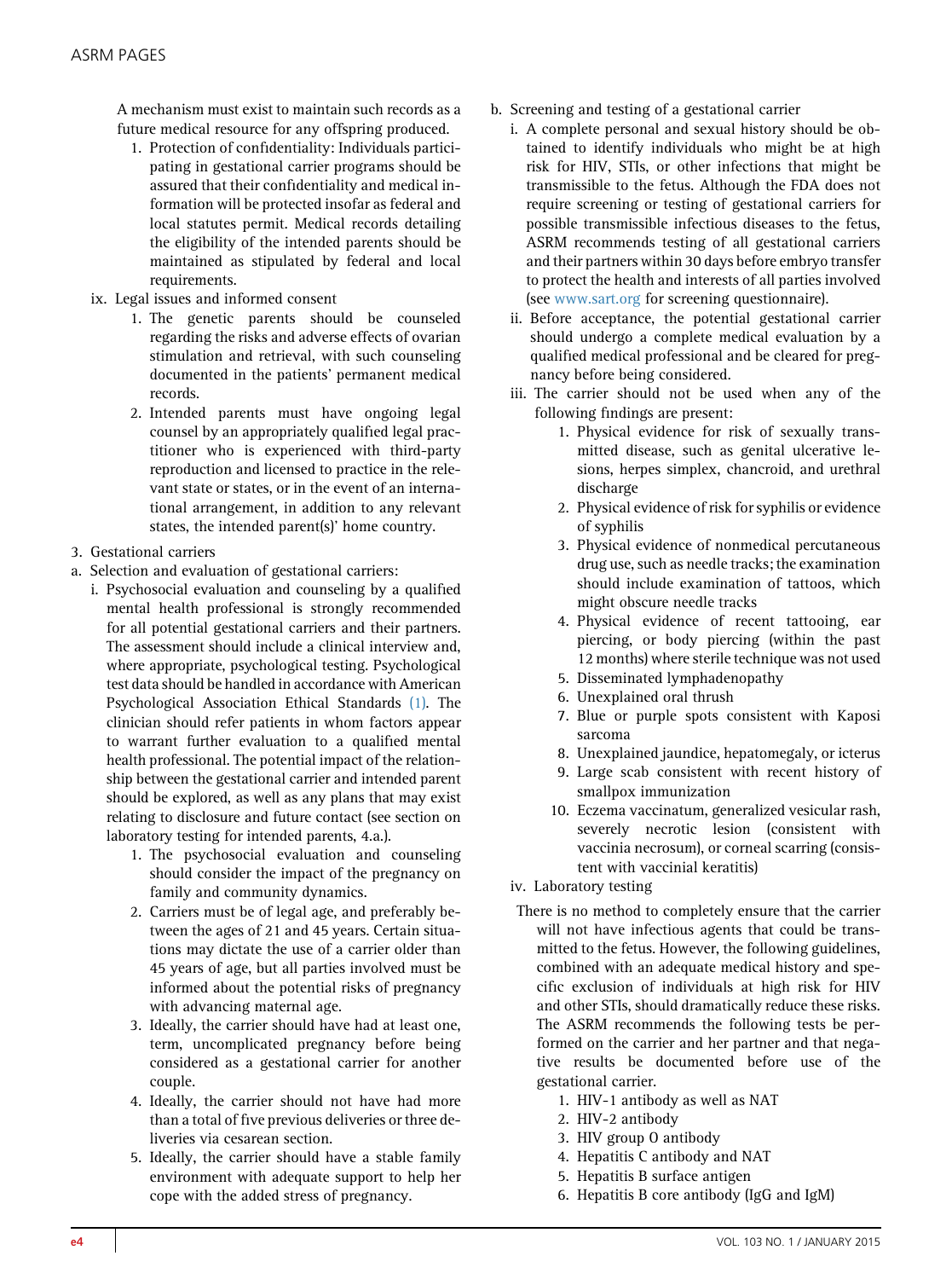- 7. Serologic test for syphilis
- 8. CMV (IgG and IgM)
- 9. For women:
	- a. Neisseria gonorrhoeae and Chlamydia trachomatis testing using cervical cultures or NAT on urine or a swab obtained from the cervix, vagina, or urethral meatus using an FDAlicensed, -approved, or -cleared test labeled for the detection of these organisms in an asymptomatic, low prevalence population
	- b. Blood type and Rh factor. If there is the potential for Rh incompatibility, couples should be informed about the obstetric significance of this condition.
	- c. Papanicolaou smear
	- d. Mammogram according to American College of Obstetricians and Gynecologists guidelines
	- e. Titers for varicella and rubella
	- f. Urine drug screen
- 10. Additional testing for the male partner should include:
	- a. Neisseria gonorrhoeae and Chlamydia trachomatis testing using NAT on urine or a swab obtained from the urethral meatus using an FDA-licensed, -approved, or -cleared test labeled for the detection of these organisms in an asymptomatic, low-prevalence population
	- b. HTLV-1 and HTLV-2
	- c. CMV (IgG and IgM)
- v. Managing laboratory results
	- 1. A positive test should be confirmed before notifying the individual. If a test is confirmed positive, the individual should be referred for appropriate counseling and management.
	- 2. Individuals who test positive for HIV-1, HIV-2, HIV group O antibody, hepatitis B, or hepatitis C should generally not be allowed to serve as gestational carriers. Exceptions to this recommendation require careful counseling, informed consent, and documentation of risks in the medical records.
	- 3. Individuals found to be positive for syphilis, Neisseria gonorrhoeae, or Chlamydia trachomatis should be treated, retested, and deferred from use as a gestational carrier for 12 months after documentation that treatment was successful before being reconsidered. If evidence is presented documenting successful treatment more than 12 months prior, no further deferral is needed as long as current testing does not indicate an active infection.
	- 4. Individuals with false-positive results for syphilis using non-treponemal assays that are confirmed to be negative using a treponemal-based assay are eligible to be used as gestational carriers.
	- 5. Women or their partners who test positive for active infection with CMV (positive urine or

throat culture or paired serum samples demonstrating a four-fold rise in IgG antibody and IgM antibody at least 30% of the IgG level) should be excluded from serving as a carrier until signs of active infection are no longer present.

- vi. Legal issues and informed consent.
	- 1. Gestational carriers and their partners/spouses should be advised explicitly of the risks of the procedures and medications as well as potential complications of pregnancy, including the possibility of prolonged bed rest or hospitalization. This counseling should be documented in the patients' permanent medical record.
	- 2. Gestational carriers must have ongoing independent legal representation by an appropriately qualified legal practitioner who is experienced with gestational carrier contracts and who is licensed in the relevant state or states, or in the event of an international arrangement, in addition to any relevant states, the intended parent(s)' home country.
	- 3. Special consideration should be given to transferring a single embryo in an effort to limit the risks of multiple pregnancy for the carrier. After appropriate counseling and agreement by all parties, additional embryos may be transferred based on the age of the genetic parent, in an effort to improve the probability of pregnancy.
	- 4. Protection of confidentiality: Individuals participating in gestational carrier programs should be assured that their confidentiality and medical/ psychological information will be protected insofar as federal and local statutes permit.
	- 5. Issues regarding screening and testing of the fetus during pregnancy should be discussed and the discussion documented in the medical record or legal contract between the carrier and the intended parents. Contingency plans for management of specific complications (i.e., abnormal genetic testing of the fetus, birth defects, etc.) should be discussed and agreed upon in advance of treatment. The possibility of pregnancy termination for pregnancy complications (in the gestational carrier or fetus) or for multifetal gestations also should be discussed before treatment.
	- 6. Behavior of the gestational carrier: Individuals who smoke, consume alcohol (>1 drink per day) or have other potentially harmful habits should not be considered as gestational carriers. Activity of the carrier (travel, exercise, diet, vitamin supplements, etc.) should be discussed between the parties and agreed upon in advance of treatment.
	- 7. Compensation to the gestational carrier: Compensation to the gestational carrier should be agreed upon in writing in the legal contract between the intended parents and carrier before any treatment begins. The amount of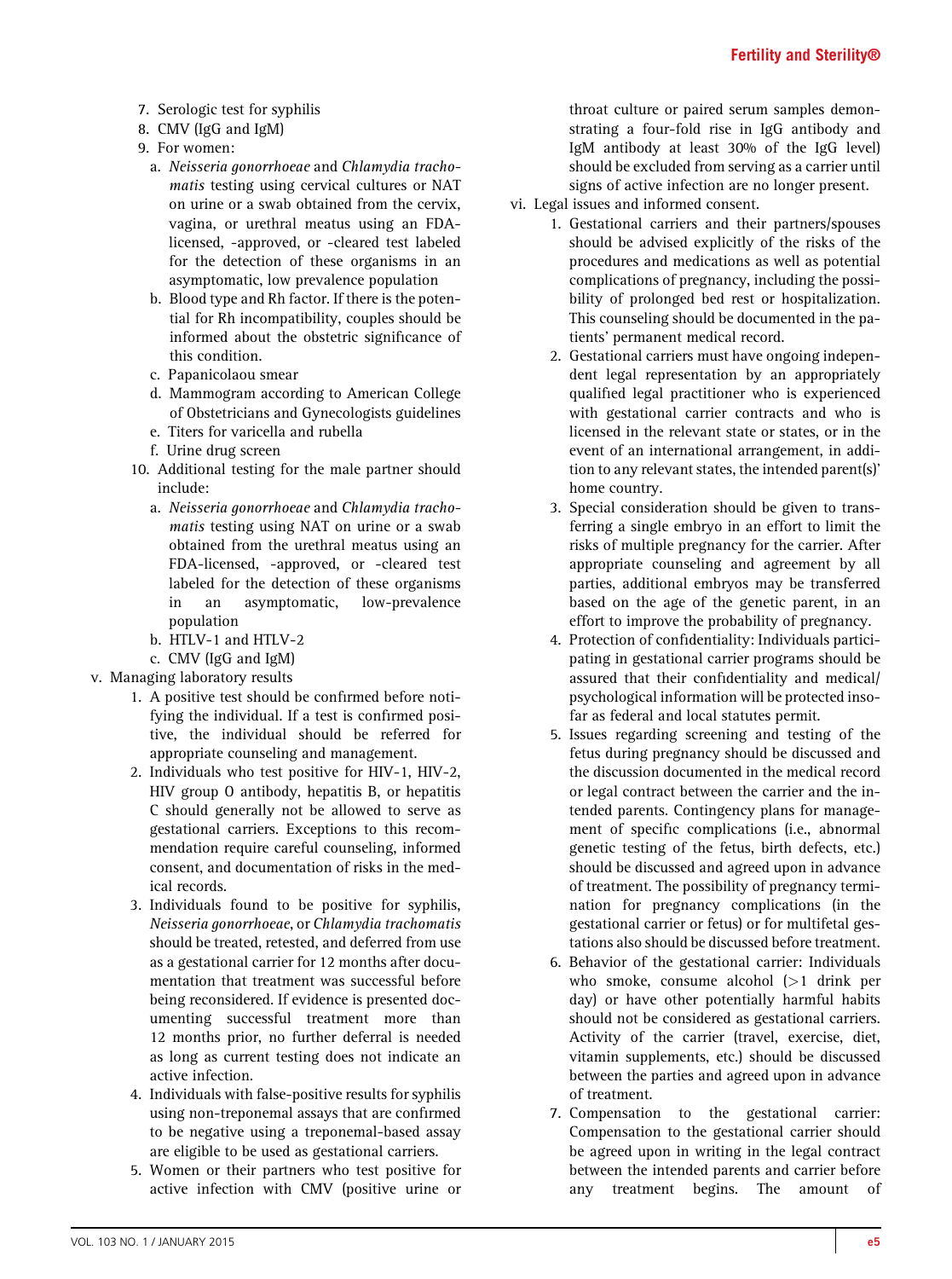compensation paid to the carrier can be prorated based on the procedure(s) performed.

- vii. Quarantining of embryos
- All potential gestational carriers should be offered the option of cryopreserving and quarantining embryos derived from the intended parents for 6 months, with release of embryos only after the intended parents have been retested with confirmed negative results (see section on laboratory testing of gestational carriers, 3.iv.1–10.). In the event of seroconversion of an intended parent after cryopreservation of the embryos, the ASRM recommends that the embryos should not be transferred into a gestational carrier.
- viii. Record keeping
	- A permanent record of each gestational carrier's initial selection process, medical evaluation, eligibility, and subsequent follow-up evaluations should be maintained indefinitely. The clinical outcome for each cycle should be recorded. A mechanism must exist to maintain such records as a future medical resource for any offspring produced.
- 4. Psychosocial consultation for gestational carriers and intended parents
- a. Psychosocial consultation for intended parents includes:
	- i. A clinical interview and psychological assessment including the intended parent(s)' history of infertility and methods of coping
	- ii. Psychological evaluation of each intended parent is strongly recommended as a means to alert the team to significant psychological issues that could compromise successful collaboration with the gestational carrier
	- iii. Informing intended parent(s) of potential psychological issues and risks associated with the gestational carrier process
	- iv. Discussion of the medical protocol, scheduling demands, risks of cancelled cycles or unsuccessful cycles, number of embryos transferred, multiple pregnancy, multifetal pregnancy reduction, prenatal diagnostic testing, and elective termination
	- v. Requirement of intended parent(s)' agreement with the gestational carrier regarding all medical issues
	- vi. Definition of role/function of qualified mental health professional
	- vii. Counseling topics include:
		- 1. Management during pregnancy of expectations and relationship with the gestational carrier and her family
		- 2. Meeting the emotional and physical needs of the gestational carrier and her family
		- 3. Understanding the gestational carrier's right to make choices for her body over the rights of the intended parents
		- 4. Rights of the gestational carrier to refuse or to accept medical interventions or testing
		- 5. Number of embryos to be transferred and number of cycles planned to be determined by the gestational carrier and physician
- 6. Multiple pregnancy and associated risks
- 7. Multifetal pregnancy reduction and discussion of psychological risks and concerns
- 8. Possibility of abortion in the event of an abnormal fetus
- 9. Gestational carrier's behavior during pregnancy and methods for resolving conflicts (e.g., eating habits, prescription drugs, alcohol)
- 10. Disclosure to offspring
- 11. Disclosure to family members and friends
- 12. Expectations of relationship between gestational carrier, intended parent(s), and children after birth
- 13. Need for gestational carrier and her children to interact with baby after birth
- 14. Disposition of extra embryos
- 15. Need for separate legal consultation and a written contract
- 16. Potential guilt reaction of gestational carrier associated with failed attempts or problem that may arise
- 17. Matching of gestational carrier and intended parent(s)
- 18. Relationship issues, expectations, and impact of failed cycle
- b. Criteria for rejection of intended parents
	- i. Absolute criteria for rejection include:
		- 1. Inability to maintain respectful and caring relationship with gestational carrier
		- 2. Abnormal psychological evaluation as determined by the qualified mental health professional
		- 3. Unresolved or untreated addiction, child abuse, sexual or physical abuse, depression, eating disorder
		- 4. Unresolved or untreated major depression, bipolar disorder, psychosis, or significant anxiety disorder or personality disorder
		- 5. Current marital or relationship instability
		- 6. Intended parent(s)' failure to agree with gestational carrier's decision on number of embryos transferred
	- ii. Relative criteria for rejection include:
		- 1. Ongoing legal disputes
		- 2. Significant and ongoing problematic interpersonal relationships
		- 3. History of noncompliance or ongoing problematic interactions with program or medical staff
- c. Psychosocial consultation for gestational carriers includes:
	- i. Informing the potential gestational carrier and her partner regarding the potential psychological issues and risks associated with the process
	- ii. Discussion of the medical protocol, including scheduling demands, risks of cancelled cycle and unsuccessful cycle, multiple pregnancy, multifetal pregnancy reduction, prenatal diagnostic testing, and elective termination
	- iii. Discussion of requirement of intended parent(s)' agreement with gestational carrier regarding all medical issues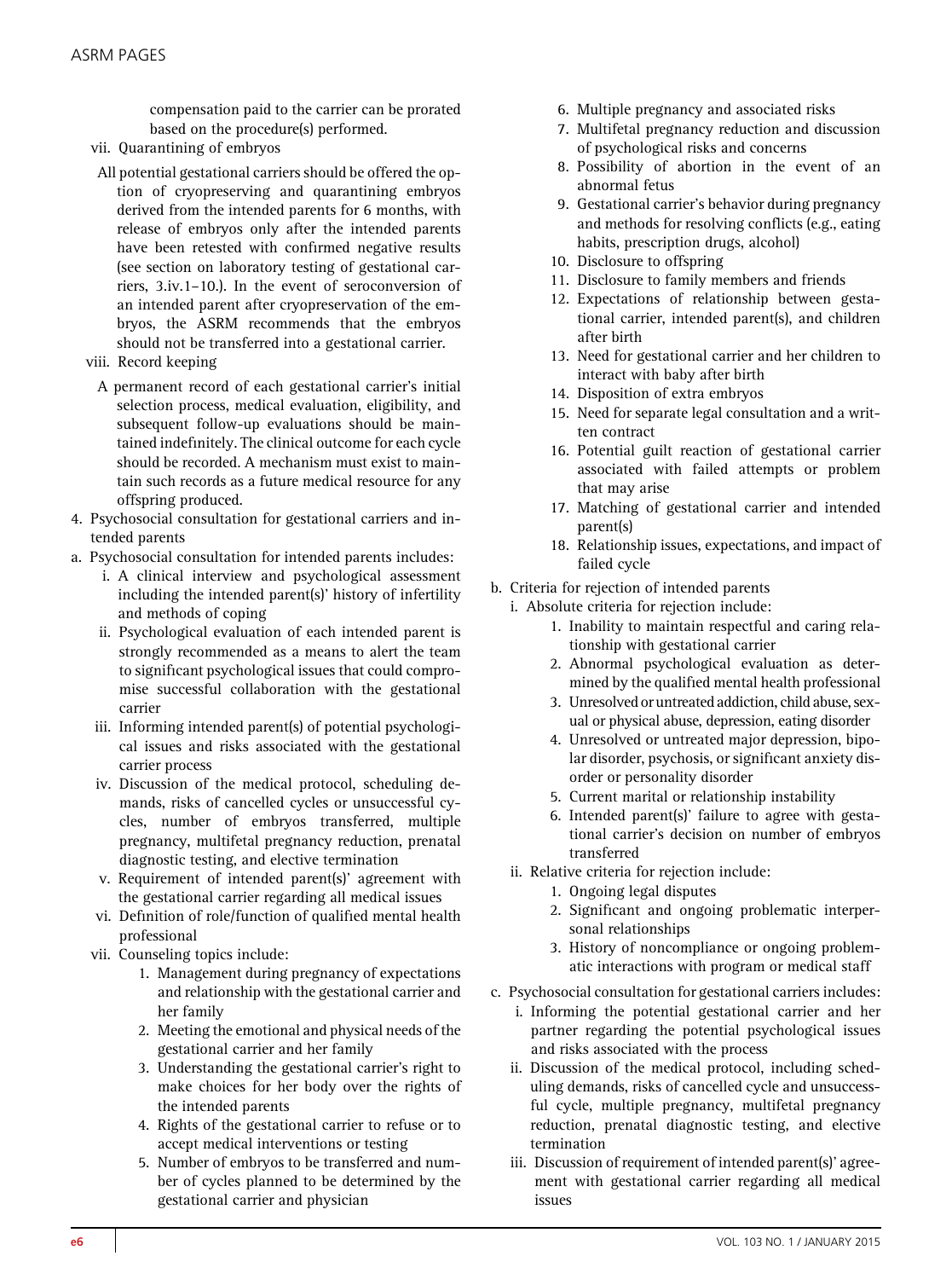- iv. Definition of role/function of the qualified mental health professional
- v. Counseling topics include:
	- 1. Management of the relationship between the intended parent(s) and the gestational carrier; past, present, and future
	- 2. Coping appropriately with the pregnancy
	- 3. Risks of attachment to the child and risk to the gestational carrier's children
	- 4. Impact on gestational carrier's marriage or partnership
	- 5. Impact on gestational carrier's employment
	- 6. The balance between the gestational carrier's right to privacy and the intended parent(s)' right to information
- vi. Offer of group/individual counseling with qualified mental health professional
- vii. Separate, ongoing legal counsel and representation for gestational carrier and intended parents
- viii. Informing the gestational carrier of source of gametes before legal consent
- ix. Social history, including family of origin
- x. Psychiatric history including prior hospitalizations, suicide attempts, medication, and counseling
- xi. Occupational and financial history
- xii. Sexual and reproductive history
- xiii. History of smoking, substance use, and physical, emotional, or sexual abuse
- xiv. History of postpartum disorder(s) and other unresolved negative reproductive events
- xv. Religious beliefs that may influence behavior
- xvi. Maturity, judgment, assertiveness, and decisionmaking skills
- xvii. Legal history
- xviii. Negative medical history as it relates to the psychosocial adjustment of being a gestational carrier (e.g., bed rest, gestational diabetes, preeclampsia)
- xix. Personality style and coping skills, capacity for empathy
- xx. Current major life stressors or anticipated changes within the next 2 years
- xxi. Previous gestational carrier experience or application to another facility
- xxii. Motivation to become a gestational carrier
- xxiii. Support of significant other
- xxiv. Social network
- xxv. Desire for more children of her own
- xxvi. Anticipated impact of gestational experience upon her children and significant other
- xxvii. Anticipated type and duration of relationship with intended parents
- xxviii. Ability to separate from and relinquish the child
- xxix. Anticipated feelings toward the child
- xxx. Feelings about multiple pregnancy, bed rest, hospitalization, and pregnancy loss
- xxxi. Feelings about possible sexual abstinence
- xxxii. Feelings and decisions about termination of pregnancy, multifetal pregnancy reduction, amniocentesis,

chorionic villi sampling, and other prenatal diagnostic testing

- xxxiii. Reactions to the possibility of becoming infertile as a result of the process
- xxxiv. Agreement with the financial compensation arrangement
- d. Criteria for rejection of a gestational carrier
	- i. Absolute rejection criteria include:
		- 1. Cognitive or emotional inability to comply or consent
		- 2. Evidence of financial or emotional coercion
		- 3. Abnormal psychological evaluation/testing as determined by the qualified mental health professional
		- 4. Unresolved or untreated addiction, child abuse, sexual abuse, physical abuse, depression, eating disorders, or traumatic pregnancy, labor and/or delivery
		- 5. History of major depression, bipolar disorder, psychosis, or a significant anxiety disorder
		- 6. Current marital or relationship instability
		- 7. Chaotic lifestyle, current major life stressor(s)
		- 8. Inability to maintain respectful and caring relationship with intended parent(s)
		- 9. Evidence of emotional inability to separate from/ surrender the child at birth
	- ii. Relative rejection criteria include:
		- 1. Failure to exhibit altruistic commitment to become a gestational carrier
		- 2. Problematic personality disorder
		- 3. Insufficient emotional support from partner/ spouse or support system
		- 4. Excessively stressful family demands
		- 5. History of conflict with authority
		- 6. Inability to perceive and understand the perspective of others
		- 7. Motivation to use compensation to solve own infertility
		- 8. Unresolved issues with a negative reproductive event

Acknowledgments: This report was developed under the direction of the Practice Committee of the American Society for Reproductive Medicine (ASRM) in collaboration with the Society for Assisted Reproductive Technology (SART) as a service to its members and other practicing clinicians. Although this document reflects appropriate management of a problem encountered in the practice of reproductive medicine, it is not intended to be the only approved standard of practice or to dictate an exclusive course of treatment. Other plans of management may be appropriate, taking into account the needs of the individual patient, available resources, and institutional or clinical practice limitations. The Practice Committees and the Board of Directors of ASRM and SART have approved this report.

This document was reviewed by ASRM members and their input was considered in the preparation of the final document. The following members of the ASRM Practice Committee participated in the development of this